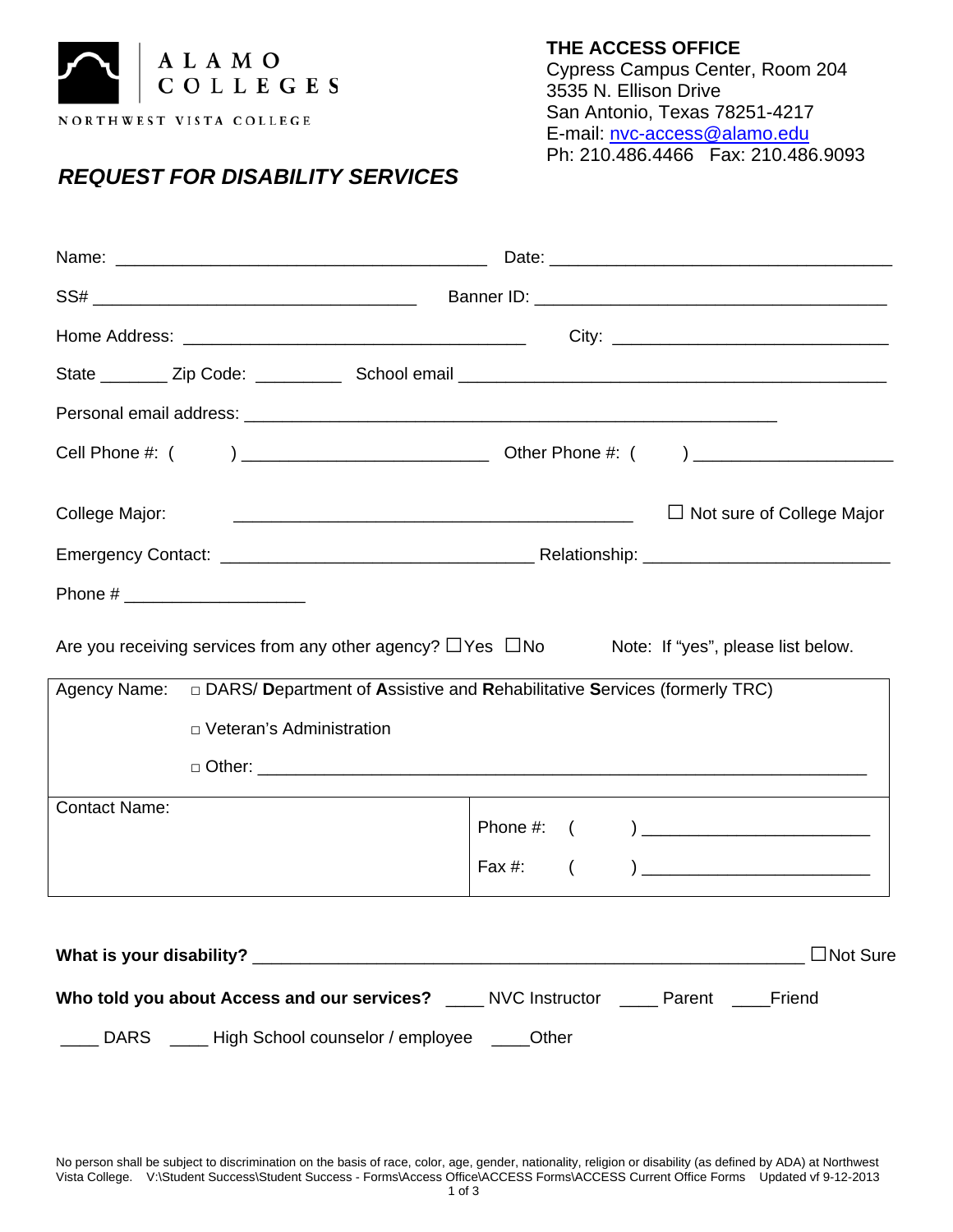**Directions:** Please check which **\*\****major life activities* affect you due to your disability. (See definition on last page.) Then circle all accommodations that will best assist you with the affected major life activity.

| <b>Major Life Activity</b>                                                                                                                                                                                                                                                                                                                                               | <b>Major Life Activity</b>                                                                                                                                                                                                                                                                                                           |  |  |
|--------------------------------------------------------------------------------------------------------------------------------------------------------------------------------------------------------------------------------------------------------------------------------------------------------------------------------------------------------------------------|--------------------------------------------------------------------------------------------------------------------------------------------------------------------------------------------------------------------------------------------------------------------------------------------------------------------------------------|--|--|
| For problems with:                                                                                                                                                                                                                                                                                                                                                       | For problems with:                                                                                                                                                                                                                                                                                                                   |  |  |
| <b>Concentration</b>                                                                                                                                                                                                                                                                                                                                                     | Sight                                                                                                                                                                                                                                                                                                                                |  |  |
| <b>Focusing</b>                                                                                                                                                                                                                                                                                                                                                          | <b>Services/Accommodations</b><br>We recommend these:<br>• More time for tests                                                                                                                                                                                                                                                       |  |  |
| <b>Memory</b>                                                                                                                                                                                                                                                                                                                                                            |                                                                                                                                                                                                                                                                                                                                      |  |  |
| <b>Services/Accommodations</b><br>We recommend these:<br>• More time for tests<br>• Copy of notes<br>• Use of audio recorder<br>• Reading software (Kurzweil 3000)<br>• Audio textbooks<br>• Frequent breaks<br>• Calculator<br>• Formula sheets<br>• Music during exams<br>• Testing in a quiet environment<br><b>Other Possible accommodations</b><br>• Reader/ Scribe | • Copy of notes<br>• Use of audio recorder<br>• Reading software (Kurzweil 1000)<br>• Audio textbooks<br>• Frequent breaks<br>• Reader<br>$\bullet$ Scribe<br>• JAWS (speaking software)<br>• Zoom text<br>• Audio text from publisher<br>• Enlarged hand-outs<br>• Screen enlarger (CCTV)<br>• Adaptive technology in<br>classrooms |  |  |
|                                                                                                                                                                                                                                                                                                                                                                          |                                                                                                                                                                                                                                                                                                                                      |  |  |
| <b>Major Life Activity</b>                                                                                                                                                                                                                                                                                                                                               | <b>Major Life Activity</b>                                                                                                                                                                                                                                                                                                           |  |  |
| For problems with:                                                                                                                                                                                                                                                                                                                                                       | For problems with:                                                                                                                                                                                                                                                                                                                   |  |  |
| Physical Limitations (i.e. arms, legs)                                                                                                                                                                                                                                                                                                                                   | <b>Hearing</b>                                                                                                                                                                                                                                                                                                                       |  |  |
| <b>Services/Accommodations</b><br>We recommend these:                                                                                                                                                                                                                                                                                                                    | <b>Services/Accommodations</b><br>We recommend these:                                                                                                                                                                                                                                                                                |  |  |